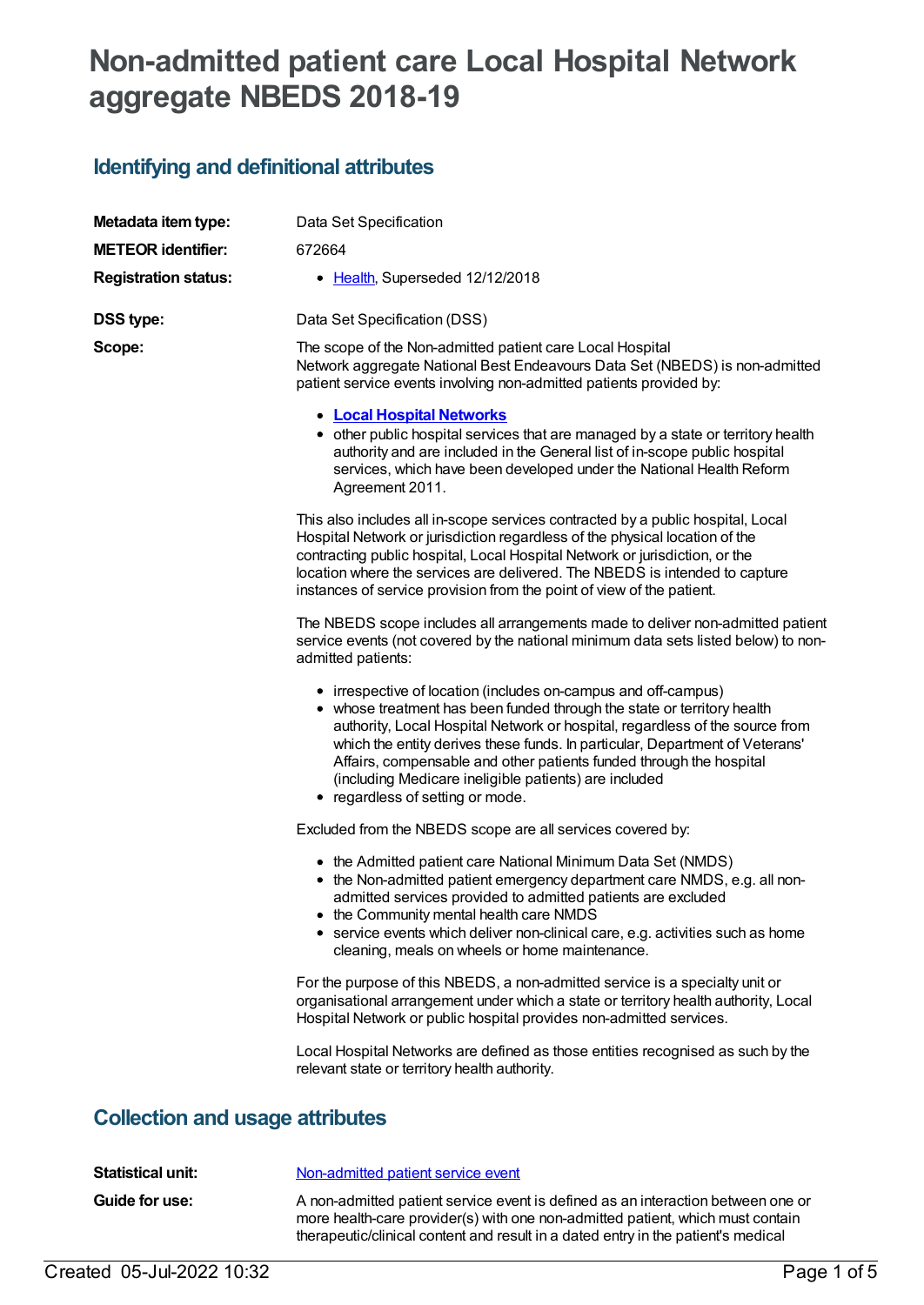record.

Counting rules:

1. All non-admitted services that meet the criteria of a non-admitted patient service event should be counted, and be counted only once regardless of the number of health-care providers present. The multiple health-care provider indicator can be used to identify service events with three or more health-care providers.

2. Patients can be counted as having multiple non-admitted patient service events in one day, provided that every visit meets each of the criteria in the definition of a non-admitted patient service event.

3. Patient education services can be counted as non-admitted patient service events, provided that they meet the criteria included in the definition of a nonadmitted patient service event.

4. Each patient attending a group session is counted as a non-admitted patient service event, providing that the session included the provision of therapeutic/clinical advice for each patient and that this was recorded using a dated entry in each patient's medical record. A data element identifying a group session is included to record this type of service event.

5. Consultations delivered by information and communication technology (ICT), including but not limited to telehealth and where the patient is participating via a video link can be counted as service events if they substitute for a face-to-face consultation, provided that they meet all the criteria included in the definition of a non-admitted patient service event. A telephone consultation is only counted as one non-admitted patient service event, irrespective of the number of health professionals or locations participating in the consultation. A telehealth consultation has service events counted at the location of the healthcare provider and the location of the patient.

6. Services provided to inpatients (including services provided by staff working in non-admitted services who visit admitted patients in wards, or other types of consultation and liaison services involving inpatients) are not counted as nonadmitted patient service events.

7. Travel by a health professional is not counted as a non-admitted patient service event.

8. All non-admitted services that meet the criteria in the definition of non-admitted patient service events must be counted, irrespective of funding source (including Medicare Benefits Schedule) for the non-admitted service.

9. For activity based funding purposes, diagnostic services are not counted as nonadmitted patient service events; these are an integral part of the requesting clinic's non-admitted patient service event.

10. Renal dialysis, total parenteral nutrition, home enteral nutrition and home ventilation performed by the patient in their own home without the presence of a health-care provider may be counted as a non-admitted patient service event, provided there is documentation of the procedures in the patient's medical record. For activity based funding purposes, all non-admitted patient sessions performed per month are to be bundled and counted as one non-admitted patient service event per patient per calendar month regardless of the number of sessions.

The Non-admitted patient NBEDS is intended to capture instances of healthcare provision from the point of view of the patient. This may be for assessment, examination, consultation, treatment and/or education.

One service event is recorded for each interaction, regardless of the number of healthcare providers present.

#### **Events broken in time:**

The period of interaction can be broken but still regarded as one service event if it was intended to be unbroken in time. This covers those circumstances in which treatment during a service event is temporarily interrupted for unexpected reasons, for example, a healthcare provider is called to assess another patient who requires more urgent care. Where a healthcare provider is unable to complete the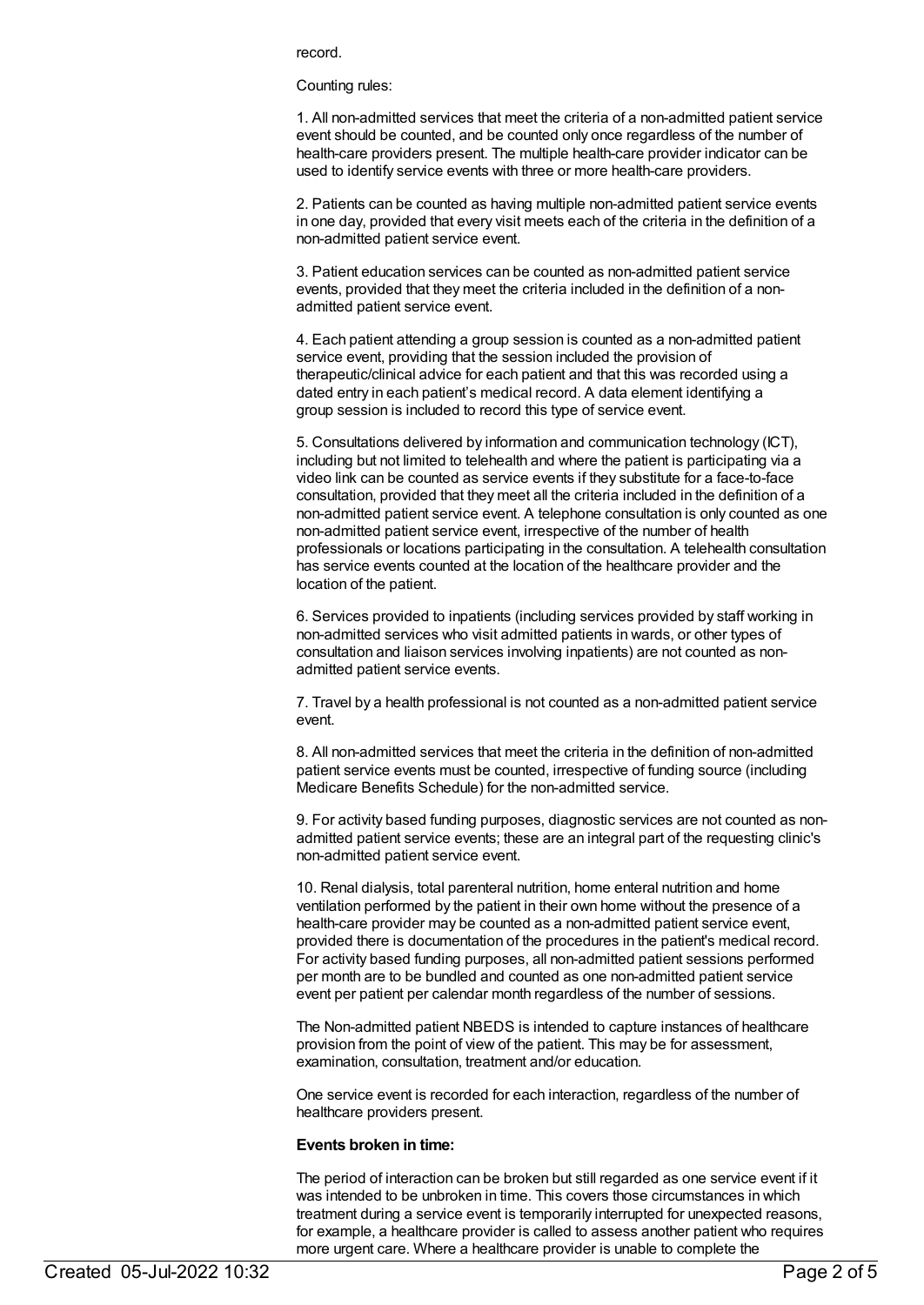interaction, it is considered to be a service event only if the definition of service event (above) is met.

#### **Setting:**

Service events can occur in an outpatient clinic or other setting.

#### **Mode:**

Service events delivered via Information and Communication Technology (ICT) (including but not limited to telephone and where the patient is participating via a video link) are included if:

- they are a substitute for a face-to-face service event, and
- $\bullet$  the definition of a service event (above) is met.

#### **Accompanied patients:**

If a patient is accompanied by a carer/relative, or the carer/relative acts on behalf of the patient with or without the patient present (e.g. the mother of a two-year-old patient, or the carer for an incapacitated patient), only the patient's service event is recorded unless the carer/relative interaction meets the definition of a service event (above).

Note: carer refers to an informal carer only.

#### **Service events delivered in groups:**

Care provided to two or more patients by the same service provider(s) at the same time can also be referred to as a group session.

One service event is recorded for each patient who attends a group session regardless of the number of healthcare providers present, where the definition of a service event (above) is met.

#### **Service requests:**

A service event is the result of a service request (including formal referral and selfreferral or attendance at a walk-in clinic).

#### **Activities which do not meet the definition of a service event include:**

- work-related services provided in clinics for staff
- non-attendances for a booked outpatient
- booked outpatient services that did not go ahead.

Classification of care type depends on an assessment of the overall nature of care provided, based on other service event characteristics collected at the jurisdiction level such as clinic type, provider type and/or referral details. The method used to derive the care type should be submitted with the dataset.

**Implementation start date:** 01/07/2018

**Implementation end date:** 30/06/2019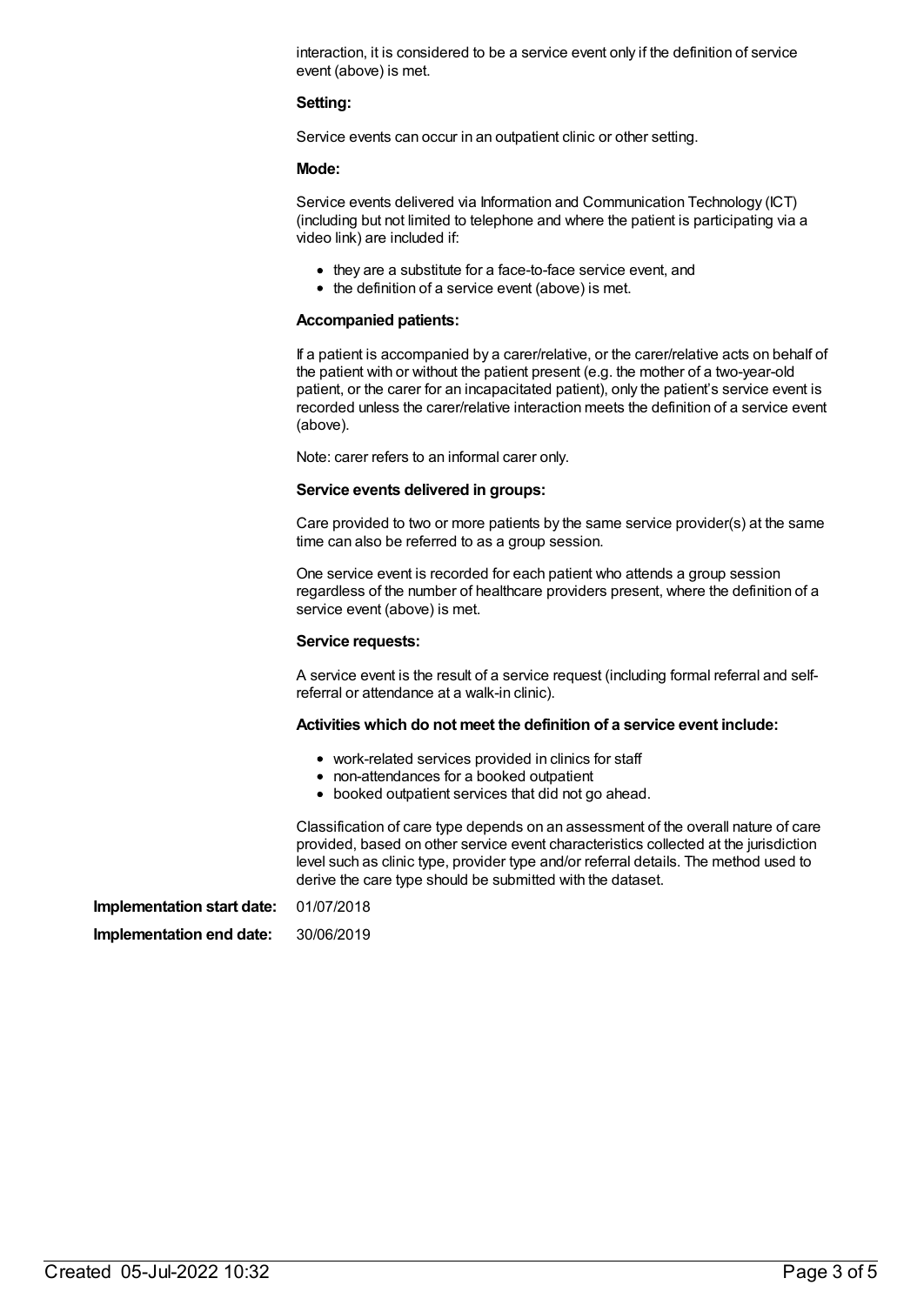**Comments:** Interaction with the Non-admitted patient care hospital aggregate NMDS 2018–19:

The Non-admitted patient care hospital aggregate NMDS and Non-admitted patient care Local Hospital Network aggregate NBEDS work together to collect data on the public hospital system. The two data set specifications collect the same non-admitted activity data items, but at different levels of the system:

| <b>Hierarchical level</b>              | Data collected through:                                             |
|----------------------------------------|---------------------------------------------------------------------|
| Public hospital                        | Non-admitted patient care hospital aggregate NMDS                   |
| Local Hospital Network                 | Non-admitted patient care Local Hospital Network<br>aggregate NBEDS |
| State or territory health<br>authority | Non-admitted patient care Local Hospital Network<br>aggregate NBEDS |

It is intended that once the Non-admitted patient care Local Hospital Network aggregate NBEDS is established, the two collections will be merged into a single NMDS.

In the Non-admitted patient care Local Hospital Network aggregate NBEDS and the Non-admitted patient care hospital aggregate NMDS, the term 'establishment' is used to refer to entities reporting at each of the hierarchical levels (that is, public hospital, Local Hospital Network and state or territory health authority). Thus, for the purposes of this NBEDS, the term 'establishment' refers to a Local Hospital Network or a state or territory health authority unless specifically identified differently.

The principle should be applied that no activity is to be double-counted or included in both the Non-admitted patient care Local Hospital Network aggregate NBEDS and the Non-admitted patient care hospital aggregate NMDS.

Glossary items:

Glossary terms that are relevant to this data set specification are included here.

#### **Local [Hospital](https://meteor.aihw.gov.au/content/491016) Network**

## **Source and reference attributes**

| <b>Submitting organisation:</b> | Independent Hospital Pricing Authority                                                                                                                                                                                            |
|---------------------------------|-----------------------------------------------------------------------------------------------------------------------------------------------------------------------------------------------------------------------------------|
| <b>Reference documents:</b>     | IHPA (Independent Hospital Pricing Authority) 2015. Tier 2 Non-Admitted Services<br>Compendium. Sydney: IHPA. Viewed 18 January 2018,<br>https://www.ihpa.gov.au/publications/tier-2-non-admitted-services-compendium-<br>2016-17 |
| Deletional etteiloriae          | IHPA 2015. Tier 2 Non-Admitted Services Definitions Manual. Sydney: IHPA.<br>Viewed 18 January 2018, https://www.ihpa.gov.au/publications/tier-2-non-admitted-<br>services-definitions-manual-2016-17                             |

### **Relational attributes**